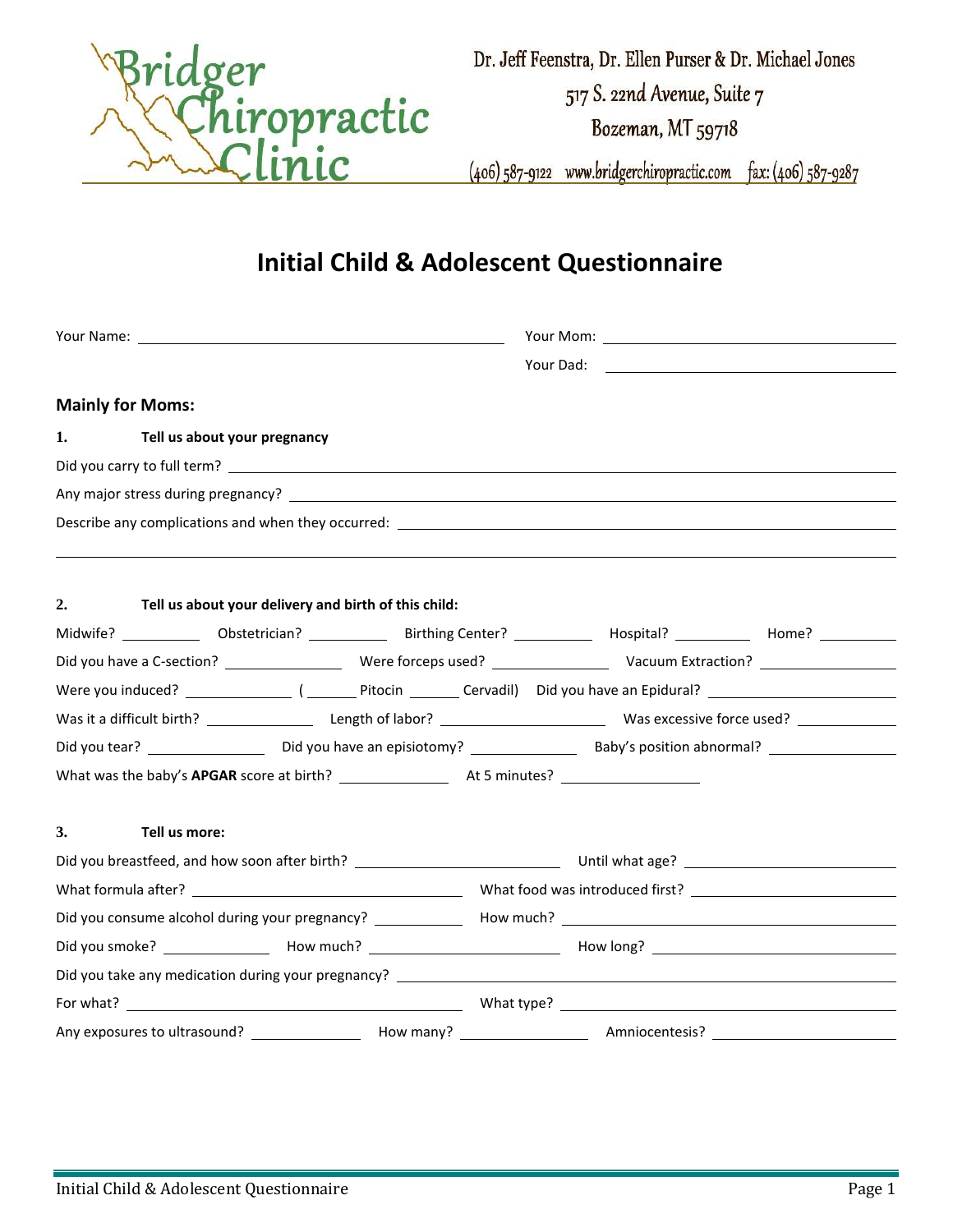|  | As a baby/toddler (birth to 4 years), did any of the following occur? |
|--|-----------------------------------------------------------------------|
|--|-----------------------------------------------------------------------|

| Fall from a changing table    | Frequent crying spells     |
|-------------------------------|----------------------------|
| Tumble down stairs            | Frequent fevers            |
| Fall out of crib              | Frequent bouts of diarrhea |
| Involved in car accident      | Constipation               |
| Fall off playground equipment | Sleeping problems          |
| Play in a Jolly Jumper        | Frequent colds             |
| Frequent ear infections       | Colic                      |
| Tonsillitis                   | Did not gain weight        |
| Reaction to vaccination       | Allergies                  |
| <b>Nosebleeds</b>             | Skin problems              |
| Problems feeding              | Other                      |
| Please explain the above:     |                            |
|                               |                            |

|    | As a young child (5-12 years), did any of the following occur?       |                                                                            |                                                                                                                                                                                                                                      |
|----|----------------------------------------------------------------------|----------------------------------------------------------------------------|--------------------------------------------------------------------------------------------------------------------------------------------------------------------------------------------------------------------------------------|
|    | ______ Fall from a tree<br>Fall off a bicycle                        | $\mathcal{L}_{\text{max}}$<br>$\mathcal{L}(\mathcal{L})$                   | Bed wetting<br>Hyperactivity/Autism                                                                                                                                                                                                  |
|    | Fall off playground equipment                                        |                                                                            | Learning difficulties                                                                                                                                                                                                                |
|    | Sports accident<br><b>Contract Contract Contract</b><br>Car accident | _______ Asthma                                                             |                                                                                                                                                                                                                                      |
|    | <u>and the state</u><br>Stomach pains                                |                                                                            | Allergies<br>Leg/knee pains                                                                                                                                                                                                          |
|    | Scoliosis                                                            |                                                                            | Other <u>and the series of the series of the series of the series of the series of the series of the series of the series of the series of the series of the series of the series of the series of the series of the series of t</u> |
|    |                                                                      |                                                                            |                                                                                                                                                                                                                                      |
|    |                                                                      |                                                                            |                                                                                                                                                                                                                                      |
|    |                                                                      |                                                                            |                                                                                                                                                                                                                                      |
|    |                                                                      |                                                                            |                                                                                                                                                                                                                                      |
| 6. |                                                                      |                                                                            |                                                                                                                                                                                                                                      |
|    |                                                                      |                                                                            |                                                                                                                                                                                                                                      |
|    |                                                                      |                                                                            |                                                                                                                                                                                                                                      |
|    |                                                                      |                                                                            |                                                                                                                                                                                                                                      |
|    |                                                                      |                                                                            |                                                                                                                                                                                                                                      |
|    |                                                                      |                                                                            |                                                                                                                                                                                                                                      |
|    |                                                                      |                                                                            |                                                                                                                                                                                                                                      |
|    | Were you told that you had a choice in vaccinating your child?       | YES                                                                        | $\frac{1}{\sqrt{1-\frac{1}{2}}}\sqrt{1-\frac{1}{2}}$                                                                                                                                                                                 |
|    | Would you like information on the other side of this issue?          | <b>Example 19 YES</b>                                                      | <b>NO</b>                                                                                                                                                                                                                            |
|    |                                                                      |                                                                            |                                                                                                                                                                                                                                      |
|    |                                                                      | As a child or adolescent, has your child experienced any of the following? |                                                                                                                                                                                                                                      |
|    |                                                                      |                                                                            |                                                                                                                                                                                                                                      |
|    | Headaches<br><b>Dizziness</b>                                        | Numbness in arms/hands                                                     | Foot/ankle/knee pains<br>$\mathcal{L}_{\text{max}}$<br>Tingling in arms/legs                                                                                                                                                         |
|    | Ringing in ears                                                      | Arm/wrist pains                                                            | $\overline{\phantom{a}}$<br>Neck/back pains<br>$\overline{\phantom{a}}$                                                                                                                                                              |
|    | Asthma                                                               | Sleeping problems<br>Allergies                                             | Shoulder pains<br>$\overline{\phantom{a}}$                                                                                                                                                                                           |
| 7. | Hyperactivity                                                        | Stomach problems                                                           | Growing pains<br>$\mathcal{L} = \{ \mathcal{L} \}$                                                                                                                                                                                   |

÷,  $\overline{a}$ 

ż,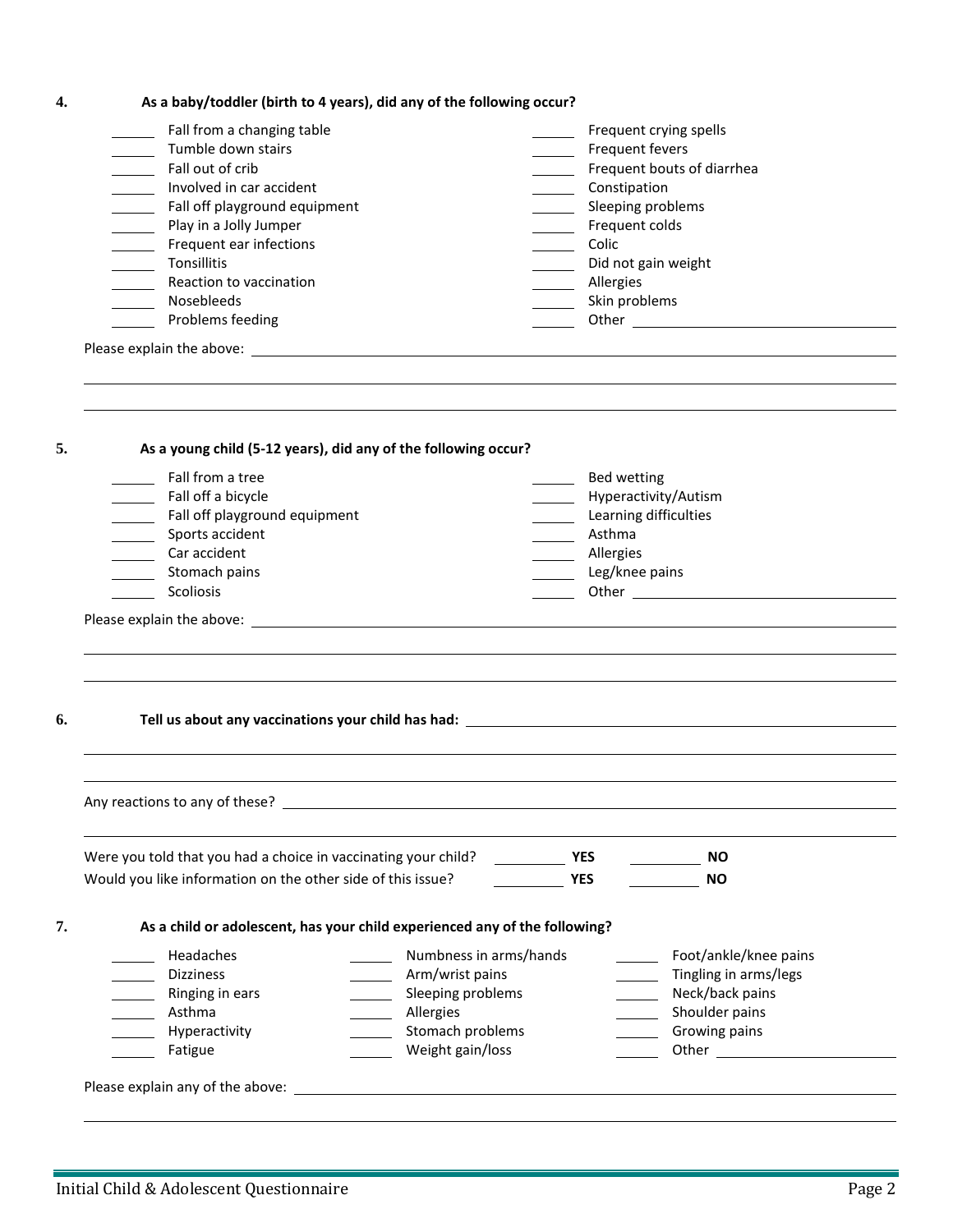| 8.  |                                                                                                                                                                                                                                |
|-----|--------------------------------------------------------------------------------------------------------------------------------------------------------------------------------------------------------------------------------|
|     | Is this problem: Constant ____________ Intermittent _______________ Occasional _______________ Cyclic ________________                                                                                                         |
| 9.  |                                                                                                                                                                                                                                |
| 10. |                                                                                                                                                                                                                                |
| 11. |                                                                                                                                                                                                                                |
| 12. |                                                                                                                                                                                                                                |
| 13. |                                                                                                                                                                                                                                |
| 14. |                                                                                                                                                                                                                                |
| 15. | Approximately how many times have antibiotics been prescribed and for what conditions? ______________________                                                                                                                  |
| 16. |                                                                                                                                                                                                                                |
| 17. | To summarize, what is your purpose for this appointment?                                                                                                                                                                       |
| 18. | Is there anything else you feel we should know? The contract of the contract of the contract of the contract of the contract of the contract of the contract of the contract of the contract of the contract of the contract o |
|     |                                                                                                                                                                                                                                |
|     |                                                                                                                                                                                                                                |
|     | <b>Thank You!</b>                                                                                                                                                                                                              |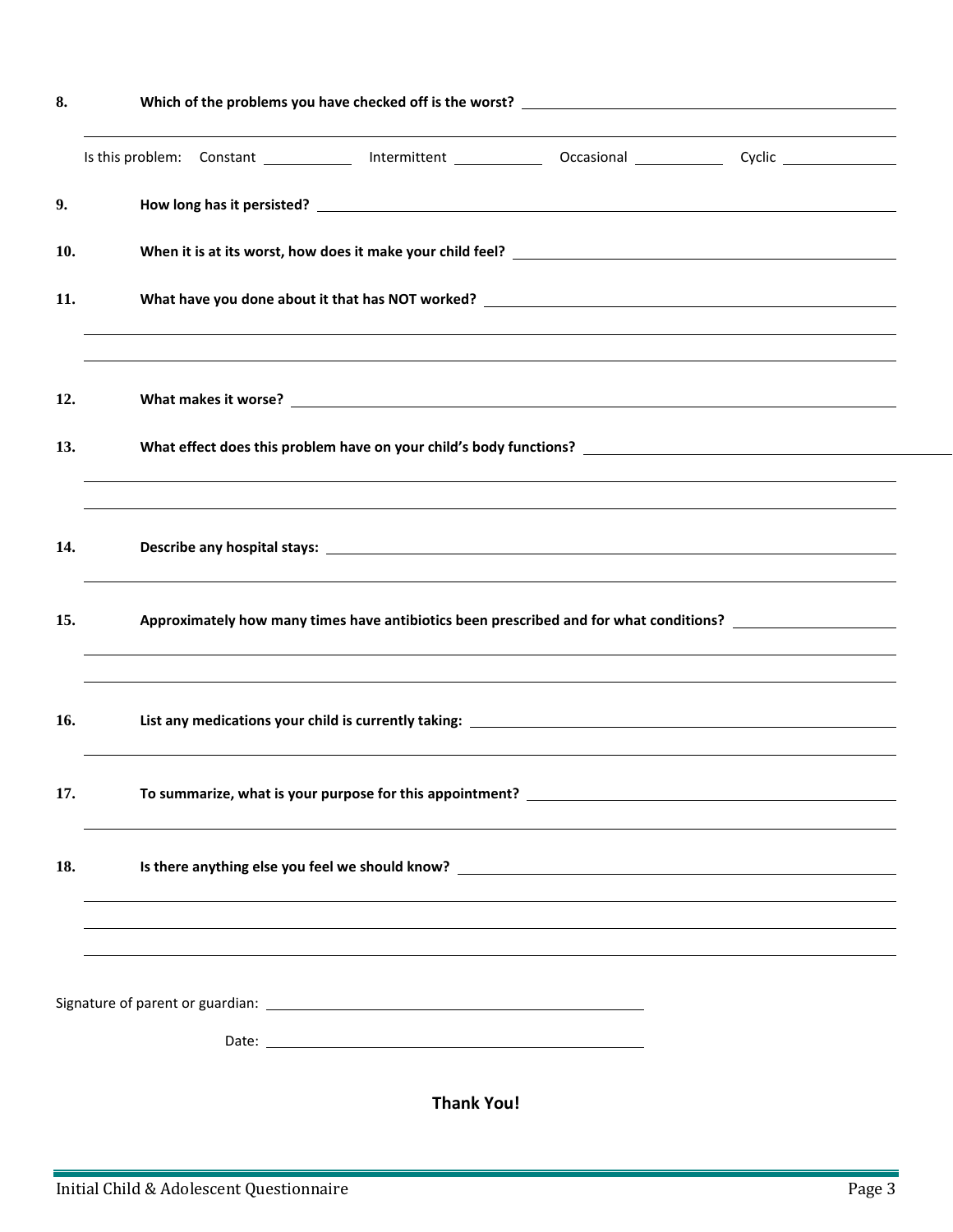

\_\_\_\_\_\_\_\_\_\_\_\_\_\_\_\_\_\_\_\_\_\_\_\_\_\_\_\_\_\_\_\_\_\_\_\_

Dr. Jeff Feenstra, Dr. Ellen Purser & Dr. Michael Jones 517 S. 22nd Avenue, Suite 7 Bozeman, MT 59718 (406) 587-9122 www.bridgerchiropractic.com fax: (406) 587-9287

### **\*\* Financial Policy \*\***

I understand and agree that the final responsibility for payment for the care I receive at Bridger Chiropractic Clinic is mine. I understand that if I do not have insurance that covers Chiropractic, I need to pay in full for services rendered at the time of service. I understand that if I do have insurance, it is an arrangement between myself and my insurance company, NOT between Bridger Chiropractic and my insurance company. If I suspend or terminate my care at Bridger Chiropractic, I understand that any fees I incurred will be due and payable immediately. In the case of collections or litigation, I agree to pay for all fees incurred in the event of any action of the kind.

Signature (this will also indicate that you have received our complete Financial Policy handout)

Date

\_\_\_\_\_\_\_\_\_\_\_\_\_\_\_\_\_\_\_\_\_

- - - - - - - - - - - - - - - - - - - - - - - - - - - - - - - - - - - - - - - - - - - - - - - - - - - - - - - - - - - - - - - - - - - - - - - - - - - -

#### **\*\* 24-Hour Cancellation Policy \*\***

A charge will be made for broken appointments unless a 24-hour notice is given. Your appointment time is reserved specifically for you. It is important that you keep your appointment so you receive your treatment. If you are unable to keep your appointment, and as a courtesy to others, 24 hour notice is required so that we may schedule another patient who may need care.

\_\_\_\_\_\_\_\_\_\_\_\_\_\_\_\_\_\_\_\_\_\_\_\_\_\_\_\_\_\_\_\_\_\_\_ \_\_\_\_\_\_\_\_\_\_\_\_\_\_\_\_\_\_\_\_\_\_\_

Signature Date Date Communications and the Date Date Date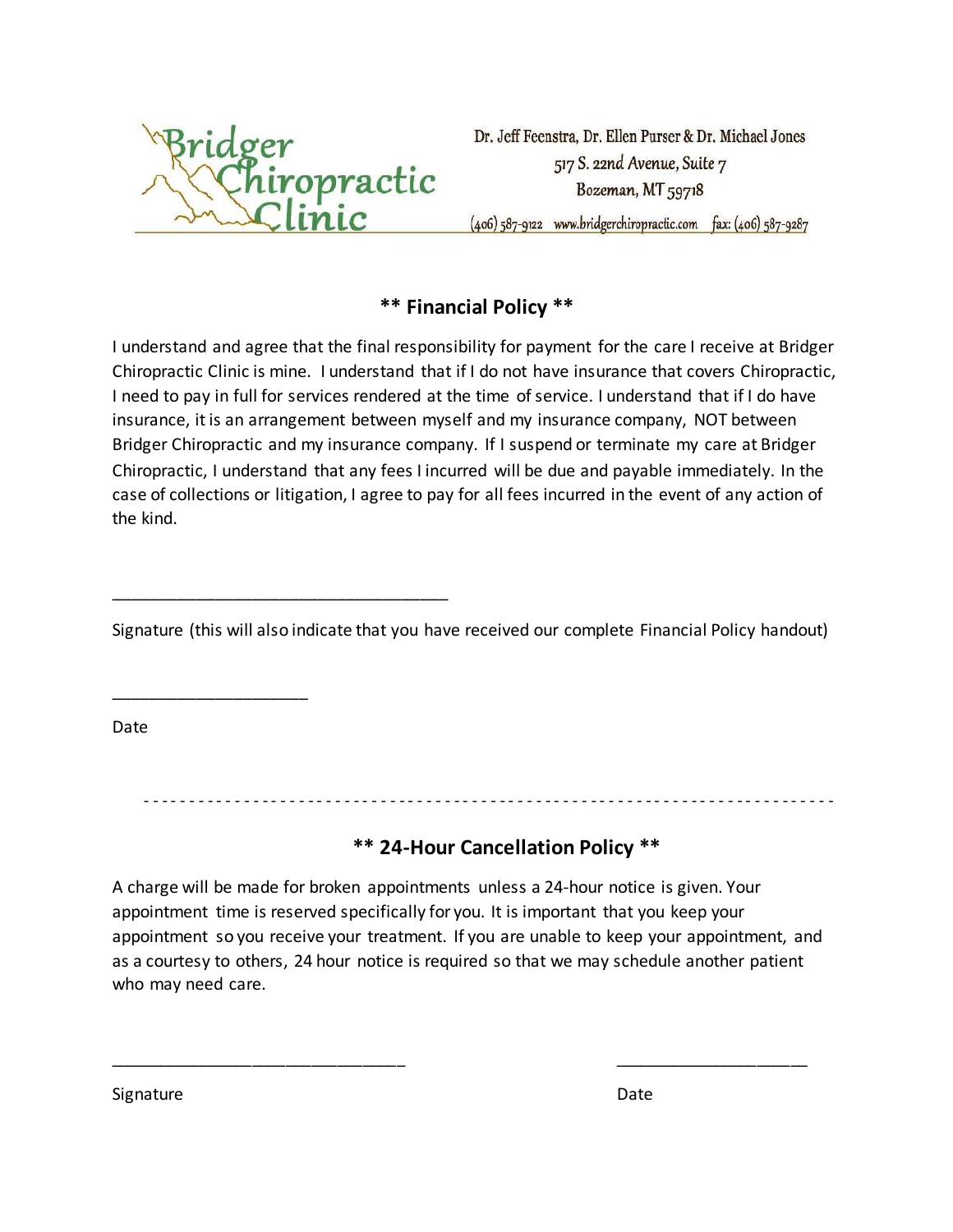# The Federal Government requires that we ask you the following questions:

| Race (check one)               |                                                                                    |                                                             |                                                                                                                                                  |                                                                                                                                                                                                             |                                                                                                         |
|--------------------------------|------------------------------------------------------------------------------------|-------------------------------------------------------------|--------------------------------------------------------------------------------------------------------------------------------------------------|-------------------------------------------------------------------------------------------------------------------------------------------------------------------------------------------------------------|---------------------------------------------------------------------------------------------------------|
| Q White                        | <b>Q Black/African American</b>                                                    |                                                             | <b>Q</b> Hispanic                                                                                                                                | <b>Q American Indian/Alaskan Native</b>                                                                                                                                                                     |                                                                                                         |
| $\square$ Asian                | $\Box$ Asian Indian                                                                |                                                             | $\Box$ Chinese                                                                                                                                   | <b>Q</b> Filipino                                                                                                                                                                                           |                                                                                                         |
| Q Japanese                     | <b>Q</b> Korean                                                                    |                                                             | <b>Q</b> Vietnamese                                                                                                                              | <b>Q Native Hawaiian or other Pacific Island</b>                                                                                                                                                            |                                                                                                         |
| <b>OSamoan</b>                 |                                                                                    | <b>Q</b> Guamanian or Chamorro                              | $\Box$ Other                                                                                                                                     | $\Box$ I choose not to specify                                                                                                                                                                              |                                                                                                         |
|                                |                                                                                    | Multi-Racial (check one) UYes UNo U Unknown                 |                                                                                                                                                  |                                                                                                                                                                                                             |                                                                                                         |
| Ethnicity (check one)          |                                                                                    | <b>Q Hispanic or Latino</b>                                 | Not Hispanic or Latino                                                                                                                           | $\Box$ I choose not to specify                                                                                                                                                                              |                                                                                                         |
| Preferred Language (check one) |                                                                                    |                                                             |                                                                                                                                                  |                                                                                                                                                                                                             |                                                                                                         |
| $\square$ English              | <b>Q</b> Spanish                                                                   |                                                             | Q American Sign Language Q Chinese                                                                                                               | $\Box$ French                                                                                                                                                                                               | <b>Q</b> German                                                                                         |
|                                | □ Tagalog □ Vietnamese □ Italian                                                   |                                                             | <b>Q</b> Korean                                                                                                                                  | <b>Q</b> Russian                                                                                                                                                                                            | $\square$ Polish                                                                                        |
| $\square$ Arabic               | Q Portuguese Q Japanese                                                            |                                                             |                                                                                                                                                  | <b>Q French Creole Q Greek</b>                                                                                                                                                                              | $\Box$ Hindi                                                                                            |
| <b>D</b> Persian               | $\Box$ Urdu                                                                        | Q Gujarati                                                  |                                                                                                                                                  | <b>Q</b> Armenian<br>$\Box$ I choose not to specify                                                                                                                                                         |                                                                                                         |
|                                | Q What is the name of your favorite pet?<br>Q What was the make of your first car? |                                                             | $\Box$ In what city were you born?<br>Q What is your favorite movie? Q What is your mother's maiden name?<br>$\square$ When is your anniversary? | Do you currently smoke tobacco of any kind? $\Box$ Yes $\Box$ Former smoker $\Box$ Never been a smoker                                                                                                      | O What high school did you attend?<br>On what street did you grow up?<br>U What is your favorite color? |
|                                |                                                                                    |                                                             | If yes, how often do you smoke: Q Current every day smoker                                                                                       | Q Current sometimes smoker                                                                                                                                                                                  |                                                                                                         |
|                                |                                                                                    | If yes, what is your level of interest in quitting smoking? |                                                                                                                                                  |                                                                                                                                                                                                             |                                                                                                         |
| $\Box$ 0<br>No interest        | $\Box$ 2<br>Q 1                                                                    | Q4 Q5<br>$\Box$ 3                                           | $\Box$ 6                                                                                                                                         | $\square$ 7 $\square$ 8<br>$\Box$ 9<br>$\square$ 10<br>Very Interested                                                                                                                                      |                                                                                                         |
|                                |                                                                                    |                                                             |                                                                                                                                                  |                                                                                                                                                                                                             |                                                                                                         |
|                                |                                                                                    |                                                             |                                                                                                                                                  | Has any doctor diagnosed you with Diabetes presently? O Yes O No If yes, what kind? O Type i O Type II<br>If yes to Diabetes, was your blood lab-work test for hemoglobin A1c > 9.0%? □ Yes □ No □ Not Sure |                                                                                                         |